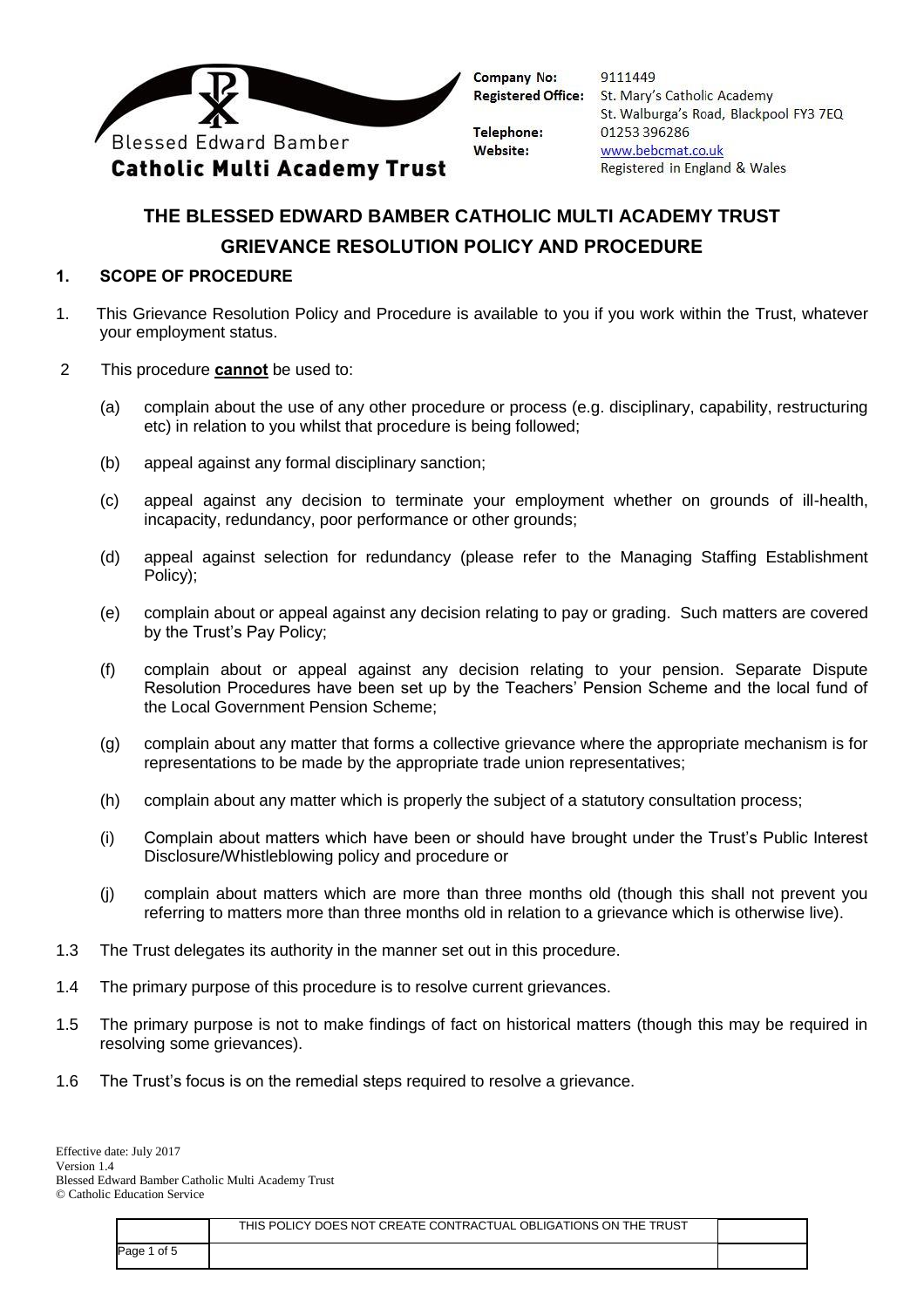- 1.7 The Trust does not speak of grievances being "against" any particular person but rather of grievances "relating" to a particular person.
- 1.8 The Trust shall seek to resolve grievances raised by an employee during their notice period, using this procedure.
- 1.9 The Trust shall not seek to resolve grievances raised after an employee has ceased to be an employee, under this procedure.
- 1.10 There may be occasions where this procedure needs to be modified to comply with the requirements of the Trust's Child Protection and Safeguarding Policies, for example by allowing the Local Authority Designated Officer to offer advice to the Trust and its officers at appropriate stages.
- 1.11 In this policy "working day" means any day on which you would ordinarily work. In other words it may be different for teaching and non-teaching staff. It will be different for full-time and part-time employees

#### **2. INFORMAL RESOLUTION**

Before raising a formal grievance under this procedure, you should try to resolve the matter informally either through your line manager or, where possible, with the other party. In certain circumstances, the Trust may offer the opportunity for external mediation, if both parties are agreeable.

### **3. RESOLUTION MANAGERS**

The Resolution Manager, where possible, should be someone not personally involved in the matter which is the subject of the grievance and will be appointed as follows on the basis of the subject matter of the grievance:

| Your grievance relates to             | <b>Stage 1 Resolution</b><br><b>Manager</b>                                                                  | <b>Stage 2 Resolution</b><br><b>Manager</b>                |
|---------------------------------------|--------------------------------------------------------------------------------------------------------------|------------------------------------------------------------|
| Staff<br>(other than the Headteacher) | The Headteacher                                                                                              | CEO/Executive Director                                     |
| The Headteacher                       | CEO/Executive Director                                                                                       | Chair of the Board                                         |
| <b>CEO/Executive Director</b>         | Chair of the Board                                                                                           | <b>Trust Appeal Panel</b>                                  |
| The Chair of the Board                | The Vice Chair of the Board<br>or a Panel of Trust Members<br>appointed for this purpose, as<br>appropriate. | <b>Trust Appeal Panel</b>                                  |
| The Trust                             | <b>The Trust</b>                                                                                             | A panel appointed by the<br>Diocesan Schools<br>Commission |

Effective date: July 2017 Version 1.4 Blessed Edward Bamber Catholic Multi Academy Trust © Catholic Education Service

|             | THIS POLICY DOES NOT CREATE CONTRACTUAL OBLIGATIONS ON THE TRUST |  |
|-------------|------------------------------------------------------------------|--|
| Page 2 of 5 |                                                                  |  |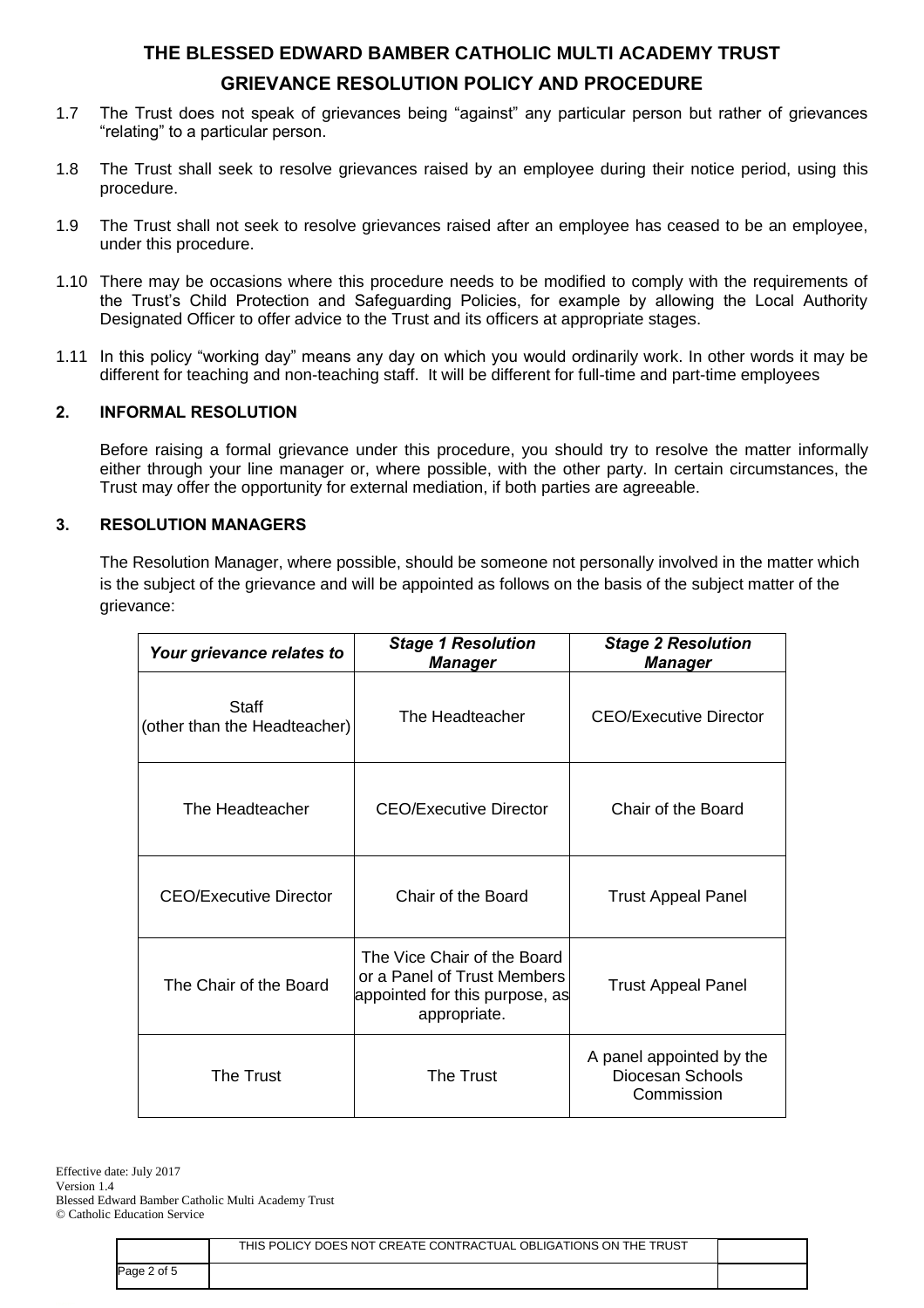#### **4. FORMAL GRIEVANCE**

#### 1. **Stage 1**

- 1.1 If you have not been able to resolve a problem through informal discussions, you must submit details of your grievance in writing it to the Clerk to the Board.
- 1.2 A Resolution Manager will be appointed, following (wherever possible) the guidance in Paragraph 3 above.
- 1.3 The Resolution Manager will arrange to meet with you as soon as possible, normally within ten working days of receiving your written notice of grievance from the Clerk to the Board.
- 1.4 After this resolution meeting, the Resolution Manager will confirm a response in writing (the "Resolution Letter").

### 2. **Stage 2**

- 1.1 If you are not satisfied with the Stage 1 Resolution Manager's response, you can appeal to the Clerk to the Board in writing, setting out the grounds of your appeal, within five working days of the response being sent to you.
- 1.2 The Clerk will formally appoint a different Resolution Manager, following (wherever possible) the guidance in Paragraph 3 above.
- 1.3 The Stage 2 Resolution Manager will arrange for a meeting with you as soon as possible, but normally within ten working days, after receipt of your written notice of appeal from the Clerk to the Trust.
- 1.4 After this resolution meeting, the Stage 2 Resolution Manager will confirm a response in writing (the "Final Resolution Letter"). The decision of the Stage 2 Resolution Manager is final and there will be no further right of appeal.

#### **5. TRUST' APPEAL PANEL**

- 1.1 The Trust Appeal Panel shall comprise three members not previously involved in the matter.
- 1.2 In the event that there are insufficient numbers of Trust Members available to participate in the Panel, the Chair of the Trust or Vice-Chair as appropriate may appoint associate members to solely participate in the Panel on the recommendation of the Diocesan Schools Commission

#### **6. COMPANION**

- 1.1 If you are an employee and have submitted a grievance in writing, you can be accompanied at any meetings under this procedure by a companion who must be either a willing work colleague not involved in the subject matter of your grievance and or an accredited trade union representative.
- 1.2 You must let the relevant Manager know who your companion will be at least one working day before the relevant meeting.
- 1.3 If you have any particular need, for example, a disability, you may also be accompanied by a suitable helper.

Effective date: July 2017 Version 1.4 Blessed Edward Bamber Catholic Multi Academy Trust © Catholic Education Service

|             | THIS POLICY DOES NOT CREATE CONTRACTUAL OBLIGATIONS ON THE TRUST |  |
|-------------|------------------------------------------------------------------|--|
| Page 3 of 5 |                                                                  |  |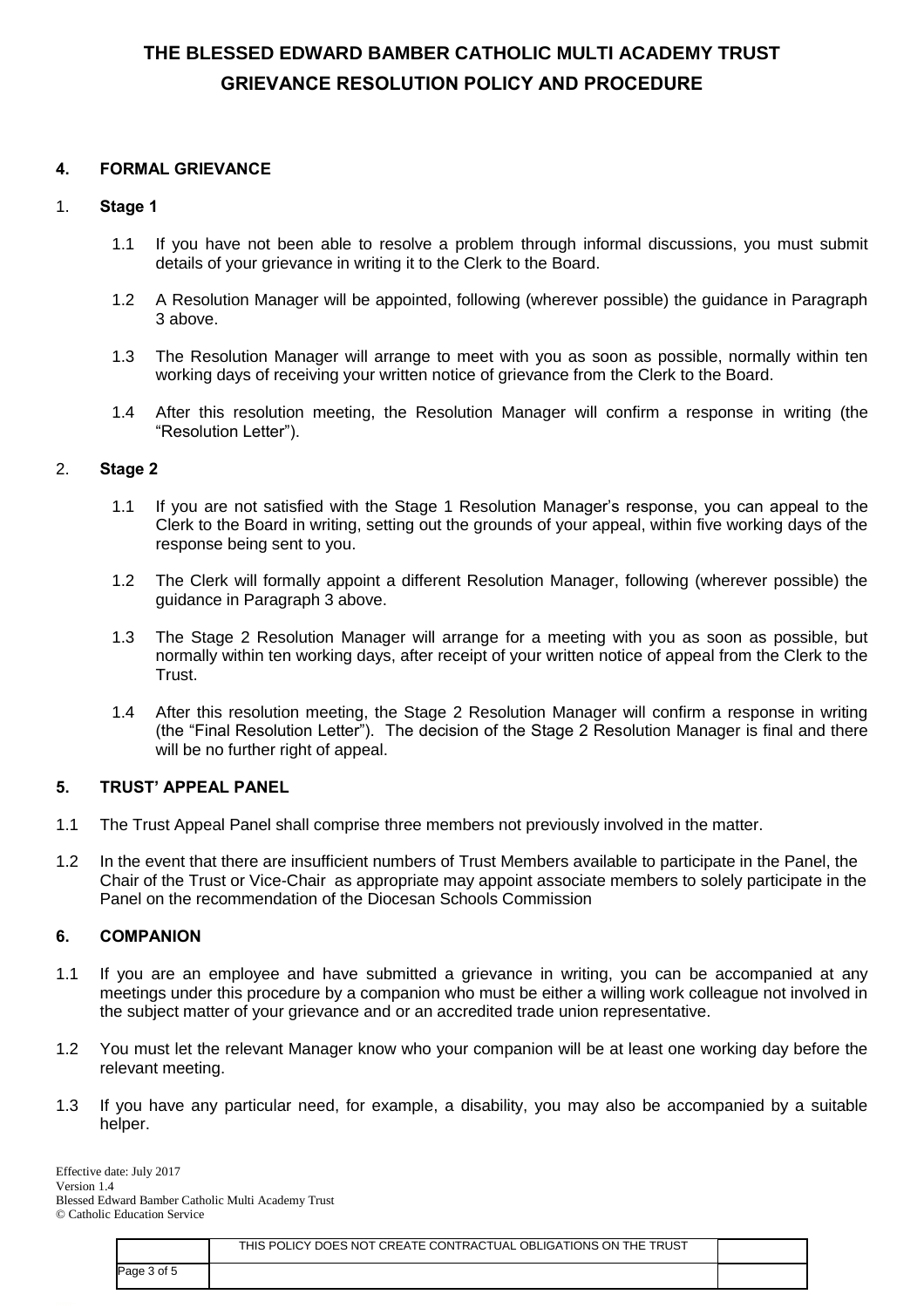- 1.4 Your companion can address the meeting in order to:
	- (a) put your case
	- (b) sum up your case
	- (c) respond on your behalf to any view expressed at the meeting.
- 1.5 Your companion can also confer with you during the meeting.
- 1.6 Your companion has no right to answer questions on your behalf, or to address the meeting if you do not wish it, or to prevent you from explaining your case.
- 1.7 Where you have identified your companion to the relevant Manager and your companion has confirmed in writing to the relevant Manager that they cannot attend the date or time set for the meeting, the relevant Manager will postpone the meeting for no more than five working days from the date set by the Trust to a date or time agreed with your companion provided that it is reasonable.

## **7. CONFIDENTIALITY AND TRANSPARENCY**

- 1.1 Proceedings and records of any grievance will be kept as confidential as possible but you must appreciate that circumstances can mean that grievances cannot always be dealt with on an entirely confidential basis.
- 1.2 A grievance you raise could result in the instigation of disciplinary action in respect of another employee and to protect the confidentiality of that process, the Trust may not be able to inform you of the fact of the disciplinary process or of the disciplinary action which has been taken as a result of your grievance.
- 1.3 You should not disclose the fact of or content of any grievance to any employee or third party without the express consent of the Resolution Manager (except that you are allowed to approach a prospective companion or your trade union representative).

#### **8. TIMING OF MEETINGS**

Meetings under this procedure may:

- 1.1 need to be held when you were timetabled to teach.
- 1.2 exceptionally be held during planning preparation and administration time if this does not impact on lesson preparation.
- 1.3 not be held on days on which would not ordinarily work.

## **9. VENUE FOR RESOLUTION MEETINGS**

If your complaint raises sensitive issues, the Resolution Manager may hold the meeting off the Academy site.

#### **10. ASSISTANCE**

- 1.1 Where a formal grievance relates to a matter concerning the religious character of the Trust, it may be sent by the Trust to the Diocesan Schools Commission who may send an advisor to assist the Trust in responding to your grievance.
- 2 In any other matters the Trust may seek assistance from the Diocesan Schools Commission.

Effective date: July 2017 Version 1.4 Blessed Edward Bamber Catholic Multi Academy Trust © Catholic Education Service

|             | THIS POLICY DOES NOT CREATE CONTRACTUAL OBLIGATIONS ON THE TRUST |  |
|-------------|------------------------------------------------------------------|--|
| Page 4 of 5 |                                                                  |  |